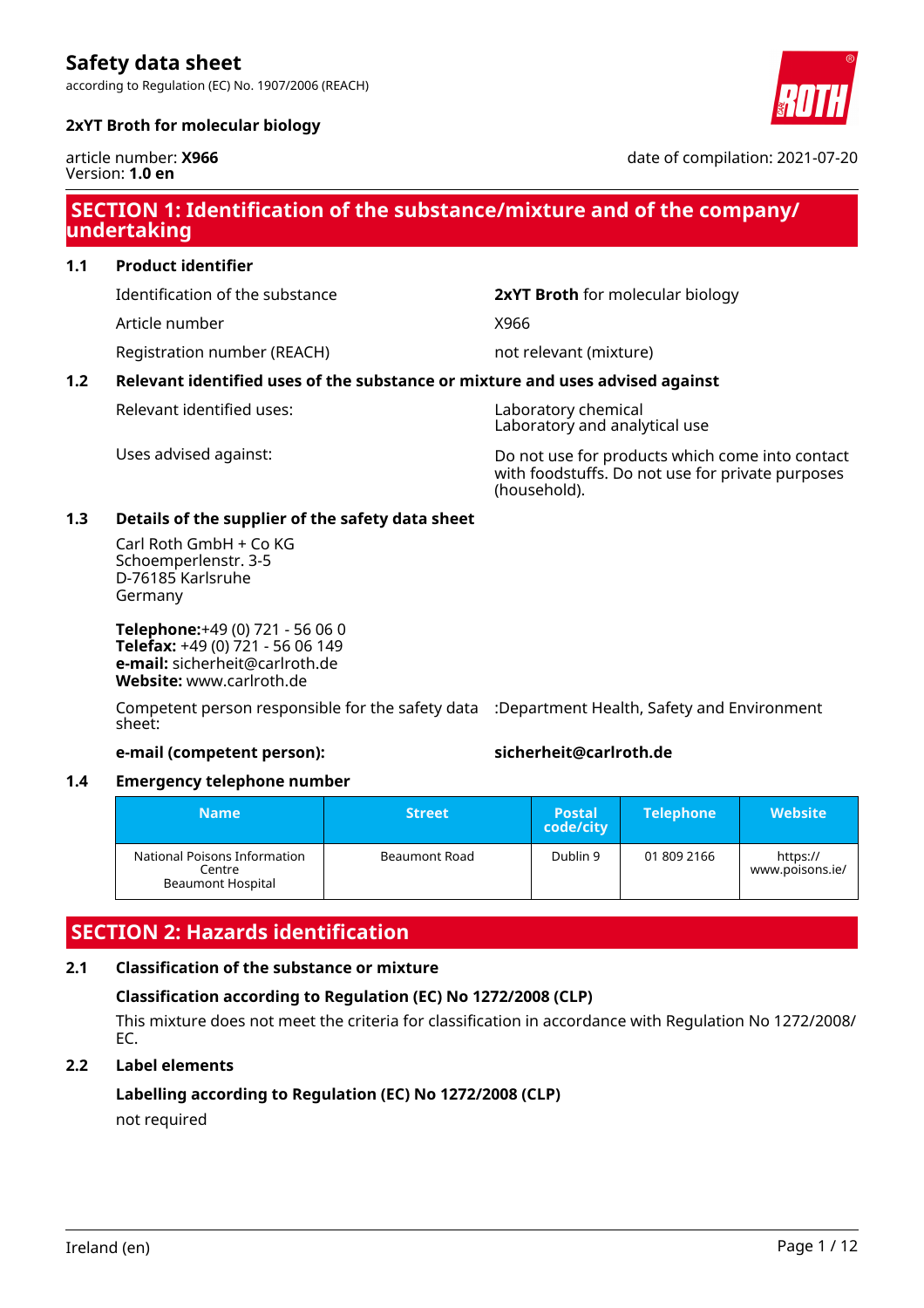according to Regulation (EC) No. 1907/2006 (REACH)



### **2xYT Broth for molecular biology**

article number: **X966**

### **2.3 Other hazards**

### **Results of PBT and vPvB assessment**

This mixture does not contain any substances that are assessed to be a PBT or a vPvB.

# **SECTION 3: Composition/information on ingredients**

#### **3.1 Substances**

not relevant (mixture)

#### **3.2 Mixtures**

#### **Description of the mixture**

This product does not meet the criteria for classification in any hazard class according to GHS

# **SECTION 4: First aid measures**

#### **4.1 Description of first aid measures**



### **General notes**

Take off contaminated clothing.

### **Following inhalation**

Provide fresh air.

#### **Following skin contact**

Rinse skin with water/shower.

#### **Following eye contact**

Rinse cautiously with water for several minutes.

#### **Following ingestion**

Rinse mouth. Call a doctor if you feel unwell.

- **4.2 Most important symptoms and effects, both acute and delayed** Symptoms and effects are not known to date.
- **4.3 Indication of any immediate medical attention and special treatment needed** none

# **SECTION 5: Firefighting measures**

**5.1 Extinguishing media**



### **Suitable extinguishing media**

co-ordinate firefighting measures to the fire surroundings water, foam, alcohol resistant foam, dry extinguishing powder, ABC-powder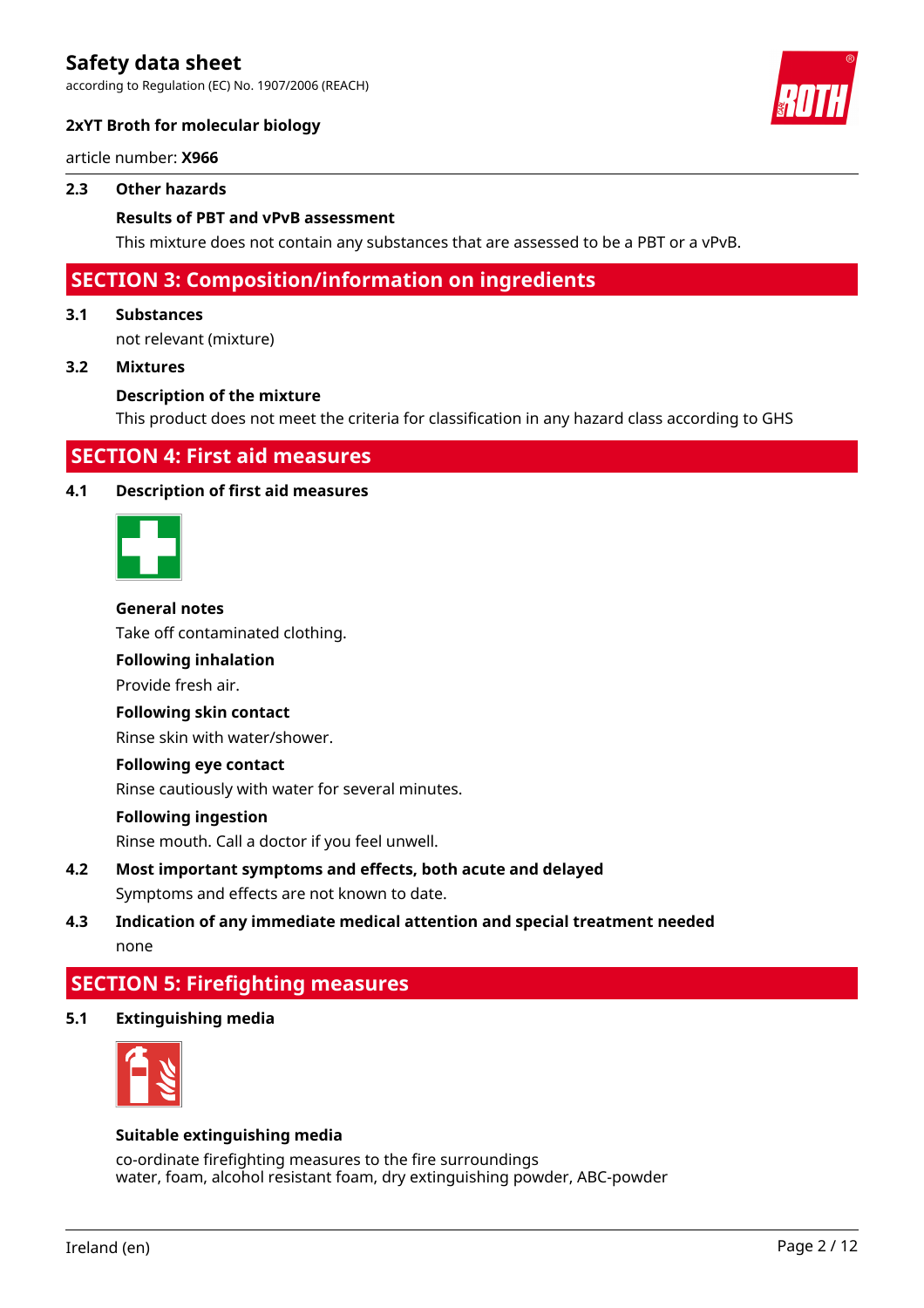according to Regulation (EC) No. 1907/2006 (REACH)



### **2xYT Broth for molecular biology**

### article number: **X966**

### **Unsuitable extinguishing media**

water jet

### **5.2 Special hazards arising from the substance or mixture**

Combustible.

### **Hazardous combustion products**

Carbon monoxide (CO), Carbon dioxide (CO₂), May produce toxic fumes of carbon monoxide if burning.

### **5.3 Advice for firefighters**

In case of fire and/or explosion do not breathe fumes. Fight fire with normal precautions from a reasonable distance. Wear self-contained breathing apparatus.

# **SECTION 6: Accidental release measures**

**6.1 Personal precautions, protective equipment and emergency procedures**



### **For non-emergency personnel**

Control of dust.

**6.2 Environmental precautions**

Keep away from drains, surface and ground water.

### **6.3 Methods and material for containment and cleaning up**

### **Advice on how to contain a spill**

Covering of drains. Take up mechanically.

### **Advice on how to clean up a spill**

Take up mechanically.

### **Other information relating to spills and releases**

Place in appropriate containers for disposal. Ventilate affected area.

### **6.4 Reference to other sections**

Hazardous combustion products: see section 5. Personal protective equipment: see section 8. Incompatible materials: see section 10. Disposal considerations: see section 13.

# **SECTION 7: Handling and storage**

### **7.1 Precautions for safe handling**

No special measures are necessary.

### **Advice on general occupational hygiene**

Keep away from food, drink and animal feedingstuffs.

### **7.2 Conditions for safe storage, including any incompatibilities**

Store in a dry place.

### **Incompatible substances or mixtures**

Observe hints for combined storage.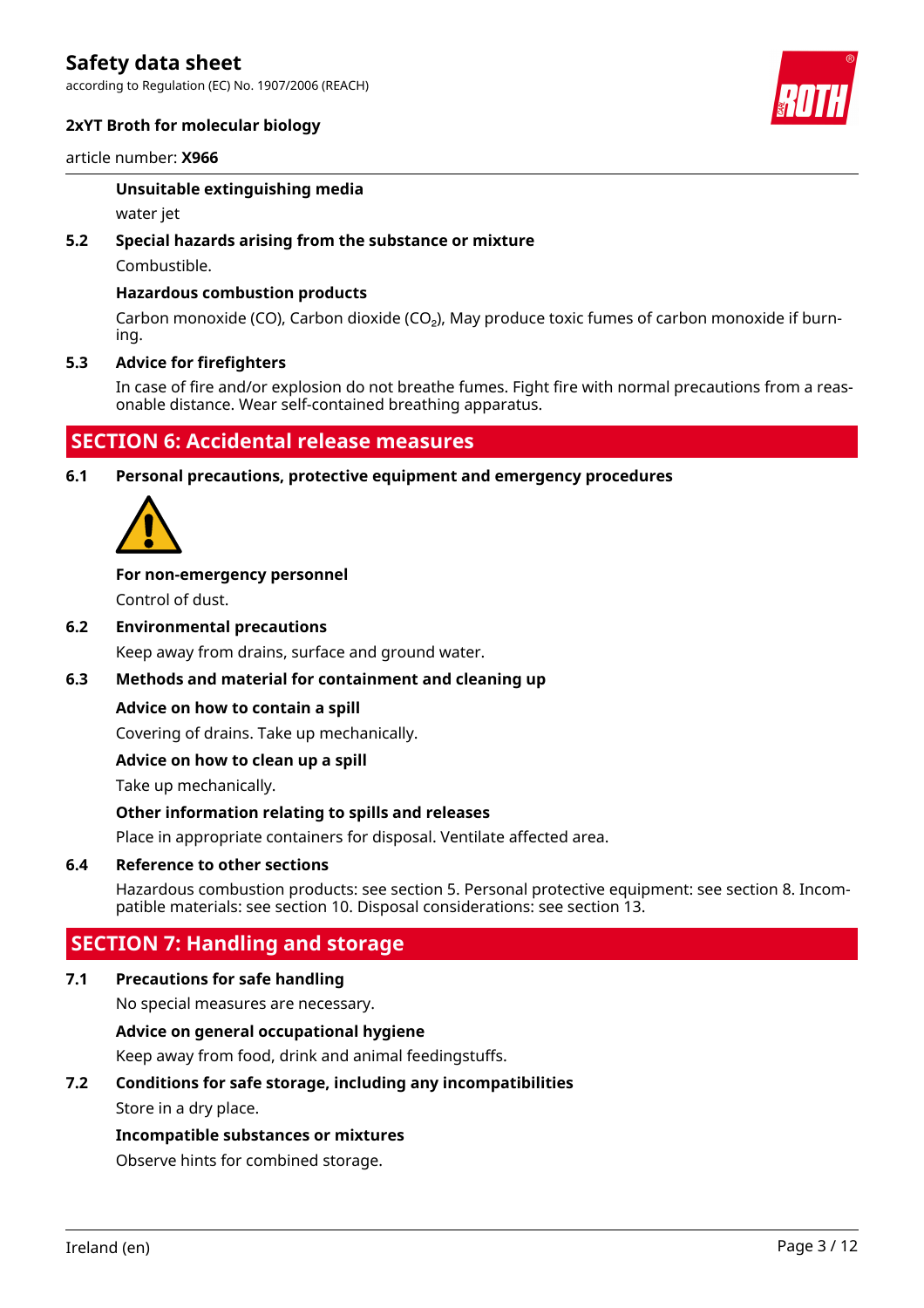according to Regulation (EC) No. 1907/2006 (REACH)

### **2xYT Broth for molecular biology**

article number: **X966**

### **Consideration of other advice:**

#### **Ventilation requirements**

Use local and general ventilation.

### **Specific designs for storage rooms or vessels**

Recommended storage temperature: 15 – 25 °C

# **7.3 Specific end use(s)**

No information available.

# **SECTION 8: Exposure controls/personal protection**

### **8.1 Control parameters**

#### **National limit values**

#### **Occupational exposure limit values (Workplace Exposure Limits)**

| <b>Coun</b><br>try | Name of agent      | <b>CAS No</b> | Identifi-<br>er | <b>TWA</b><br>[mg/<br>$m3$ ] | <b>STEL</b><br>[mg]<br>m <sup>3</sup> | Ceil-<br>ing-C<br>[mg/<br>m <sup>3</sup> ] | Nota-<br>tion | <b>Source</b>           |
|--------------------|--------------------|---------------|-----------------|------------------------------|---------------------------------------|--------------------------------------------|---------------|-------------------------|
| IE                 | dusts non-specific |               | <b>OELV</b>     | 10                           |                                       |                                            |               | S.I. No. 619<br>of 2001 |
| IE                 | dusts non-specific |               | <b>OELV</b>     | 4                            |                                       |                                            |               | S.I. No. 619<br>of 2001 |

#### **Notation**

Ceiling-C Ceiling value is a limit value above which exposure should not occur i Inhalable fraction

r Respirable fraction

STEL Short-term exposure limit: a limit value above which exposure should not occur and which is related to a 15-

minute period (unless otherwise specified) TWA Time-weighted average (long-term exposure limit): measured or calculated in relation to a reference period of 8 hours time-weighted average (unless otherwise specified)

### **8.2 Exposure controls**

#### **Individual protection measures (personal protective equipment)**

#### **Eye/face protection**



Use safety goggle with side protection.

**Skin protection**



### **• hand protection**

Wear suitable gloves. Chemical protection gloves are suitable, which are tested according to EN 374.

**• type of material**

NBR (Nitrile rubber)

**• material thickness**

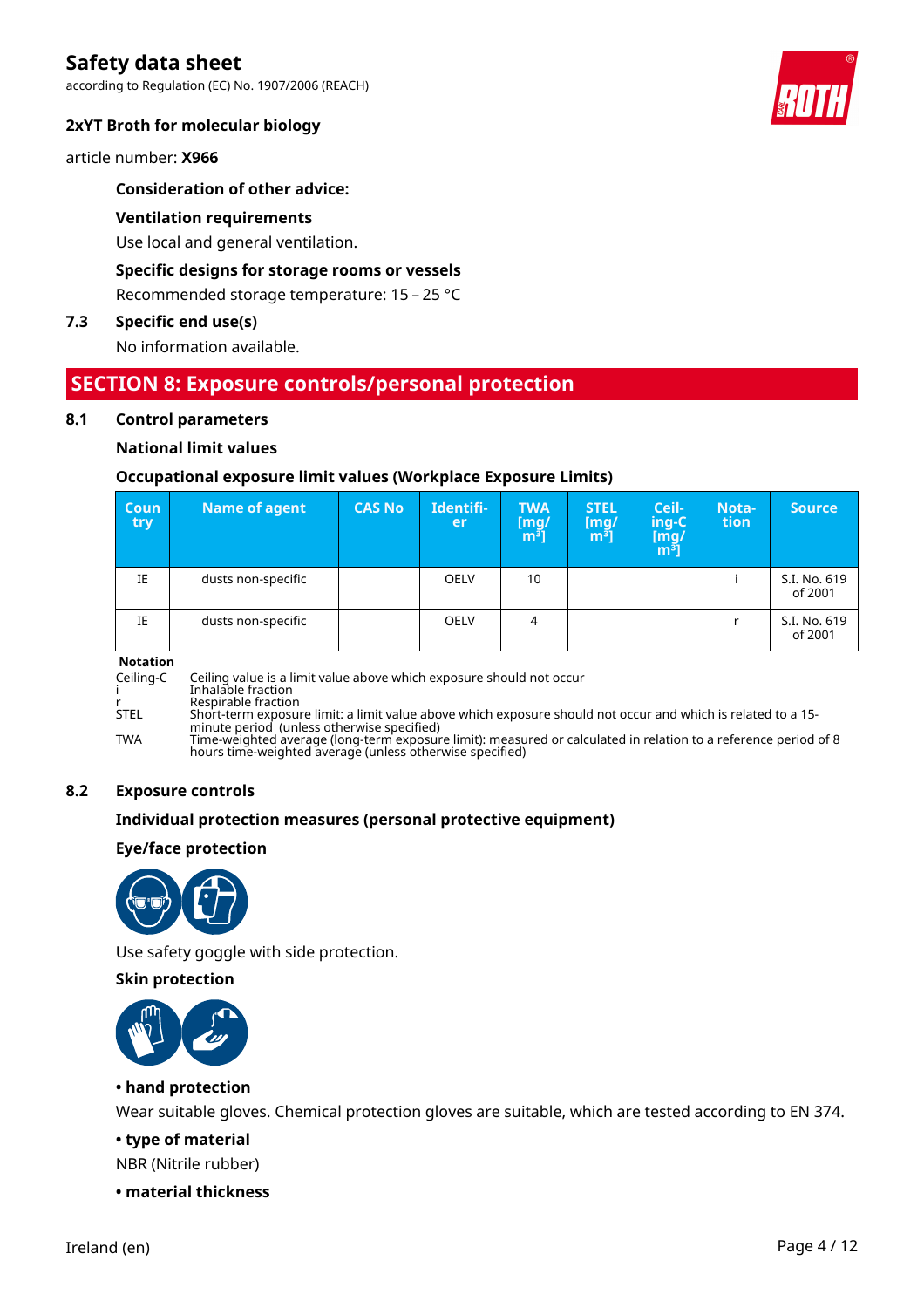according to Regulation (EC) No. 1907/2006 (REACH)

### **2xYT Broth for molecular biology**

#### article number: **X966**

#### >0,11 mm

### **• breakthrough times of the glove material**

>480 minutes (permeation: level 6)

#### **• other protection measures**

Take recovery periods for skin regeneration. Preventive skin protection (barrier creams/ointments) is recommended.

#### **Respiratory protection**



Respiratory protection necessary at: Dust formation. Particulate filter device (EN 143). P1 (filters at least 80 % of airborne particles, colour code: White).

#### **Environmental exposure controls**

Keep away from drains, surface and ground water.

# **SECTION 9: Physical and chemical properties**

### **9.1 Information on basic physical and chemical properties**

| Physical state                                              | solid                                                        |
|-------------------------------------------------------------|--------------------------------------------------------------|
| Form                                                        | powder                                                       |
| Colour                                                      | beige                                                        |
| Odour                                                       | characteristic                                               |
| Melting point/freezing point                                | not determined                                               |
| Boiling point or initial boiling point and boiling<br>range | (unknown) not determined                                     |
| Flammability                                                | this material is combustible, but will not ignite<br>readily |
| Lower and upper explosion limit                             | not determined                                               |
| Flash point                                                 | not applicable                                               |
| Auto-ignition temperature                                   | not determined                                               |
| Decomposition temperature                                   | not relevant                                                 |
| pH (value)                                                  | $6,8 - 7,2$                                                  |
| Kinematic viscosity                                         | not relevant                                                 |
| Solubility(ies)                                             |                                                              |
| Water solubility                                            | miscible in any proportion                                   |
| Partition coefficient                                       |                                                              |
| Partition coefficient n-octanol/water (log value):          | this information is not available                            |
| Vapour pressure                                             | not determined                                               |



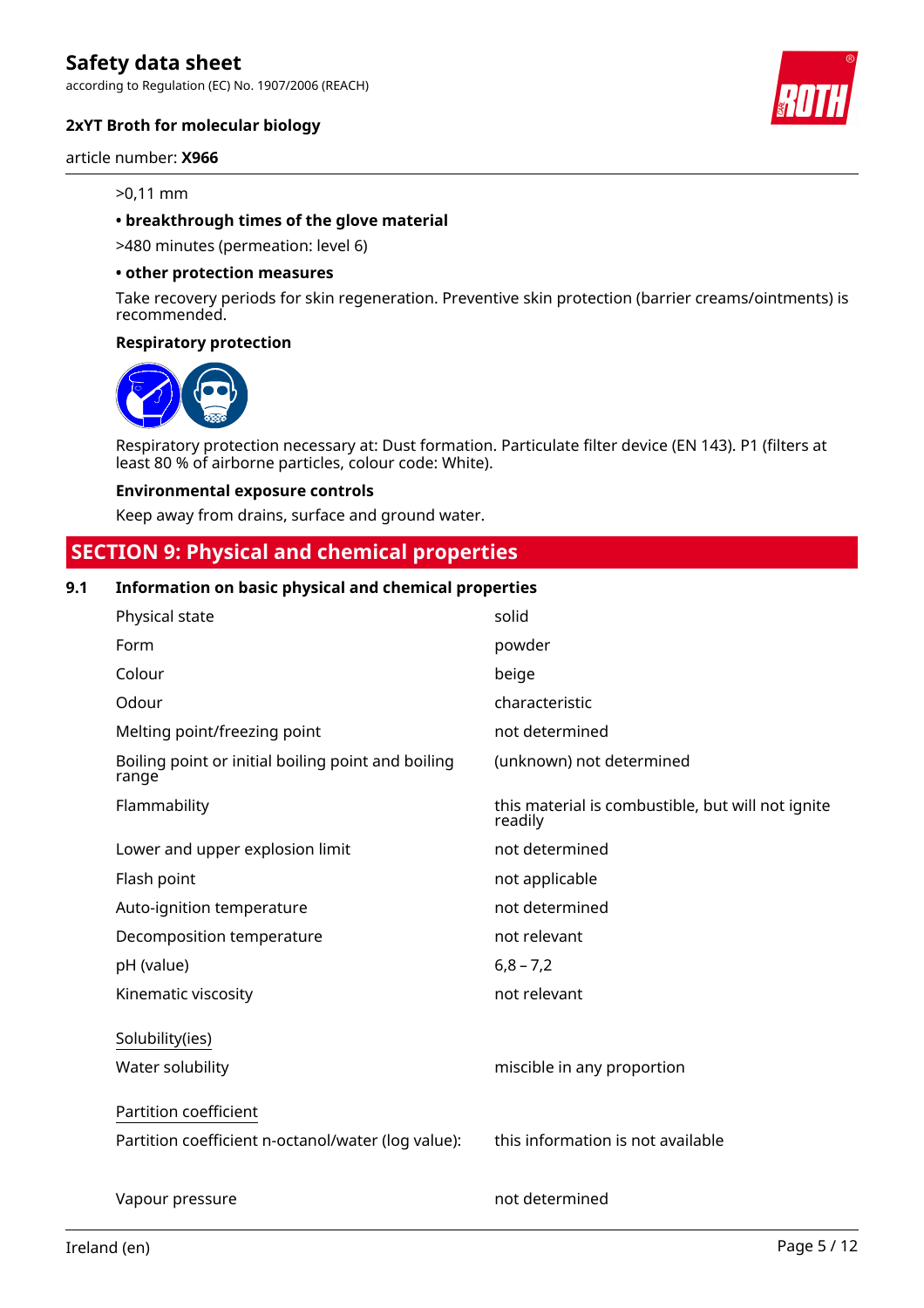according to Regulation (EC) No. 1907/2006 (REACH)

### **2xYT Broth for molecular biology**

article number: **X966**



|     | Density                                                | not determined                                                 |
|-----|--------------------------------------------------------|----------------------------------------------------------------|
|     | Relative vapour density                                | information on this property is not available                  |
|     | Particle characteristics                               | No data available.                                             |
|     | Other safety parameters                                |                                                                |
|     | Oxidising properties                                   | none                                                           |
| 9.2 | <b>Other information</b>                               |                                                                |
|     | Information with regard to physical hazard<br>classes: | hazard classes acc. to GHS<br>(physical hazards): not relevant |
|     | Other safety characteristics:                          |                                                                |
|     | Miscibility                                            | completely miscible with water                                 |
|     |                                                        |                                                                |

# **SECTION 10: Stability and reactivity**

### **10.1 Reactivity**

The product in the delivered form is not dust explosion capable; the enrichment of fine dust however leads to the danger of dust explosion.

### **10.2 Chemical stability**

The material is stable under normal ambient and anticipated storage and handling conditions of temperature and pressure.

### **10.3 Possibility of hazardous reactions**

**Violent reaction with:** strong oxidiser

### **10.4 Conditions to avoid**

There are no specific conditions known which have to be avoided.

### **10.5 Incompatible materials**

There is no additional information.

### **10.6 Hazardous decomposition products**

Hazardous combustion products: see section 5.

# **SECTION 11: Toxicological information**

### **11.1 Information on hazard classes as defined in Regulation (EC) No 1272/2008**

Test data are not available for the complete mixture.

### **Classification procedure**

The method for classification of the mixture is based on ingredients of the mixture (additivity formula).

### **Classification according to GHS (1272/2008/EC, CLP)**

This mixture does not meet the criteria for classification in accordance with Regulation No 1272/2008/ EC.

### **Acute toxicity**

Shall not be classified as acutely toxic.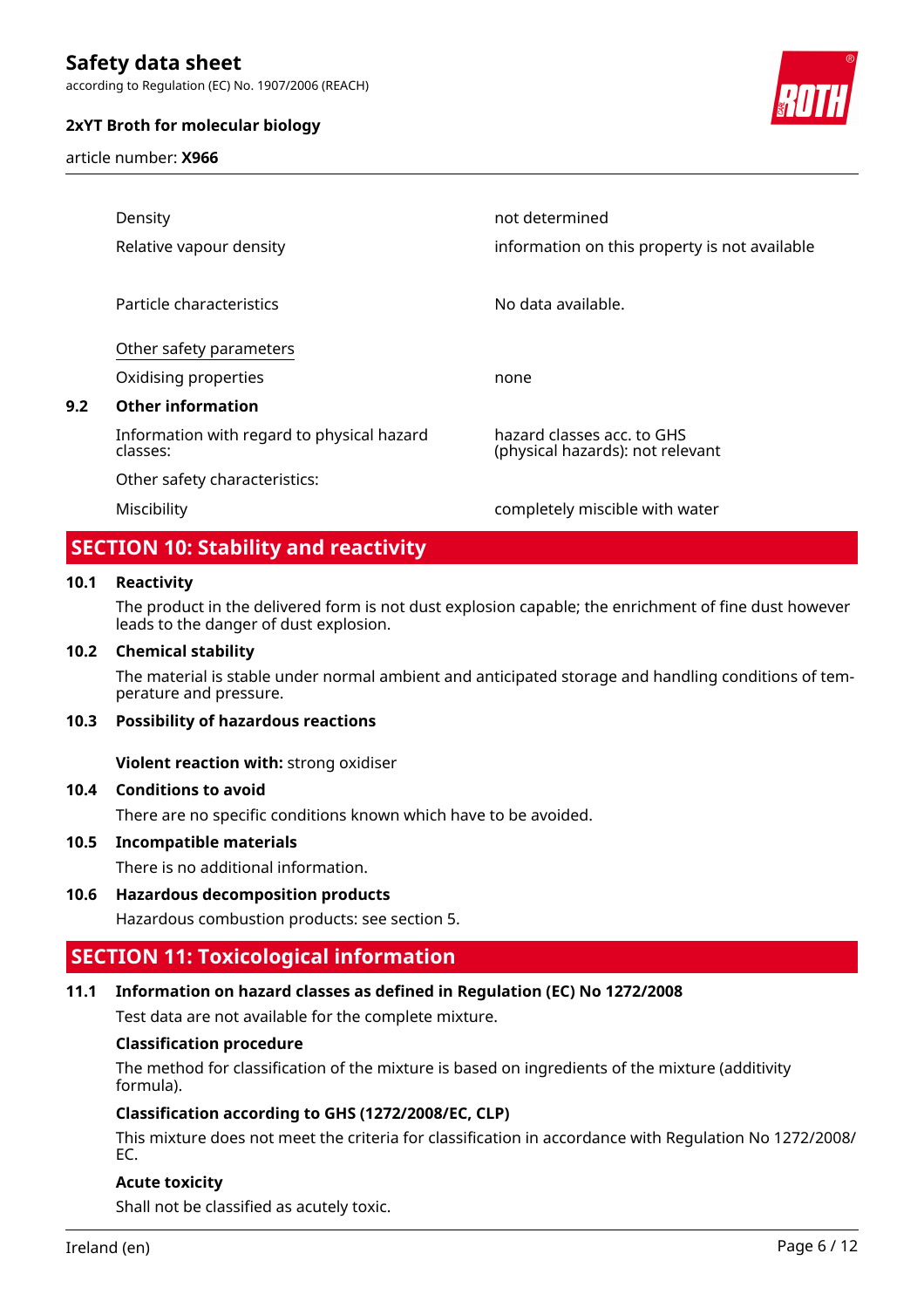according to Regulation (EC) No. 1907/2006 (REACH)

### **2xYT Broth for molecular biology**

article number: **X966**

# **Skin corrosion/irritation**

Shall not be classified as corrosive/irritant to skin.

### **Serious eye damage/eye irritation**

Shall not be classified as seriously damaging to the eye or eye irritant.

### **Respiratory or skin sensitisation**

Shall not be classified as a respiratory or skin sensitiser.

### **Germ cell mutagenicity**

Shall not be classified as germ cell mutagenic.

### **Carcinogenicity**

Shall not be classified as carcinogenic.

### **Reproductive toxicity**

Shall not be classified as a reproductive toxicant.

### **Specific target organ toxicity - single exposure**

Shall not be classified as a specific target organ toxicant (single exposure).

### **Specific target organ toxicity - repeated exposure**

Shall not be classified as a specific target organ toxicant (repeated exposure).

### **Aspiration hazard**

Shall not be classified as presenting an aspiration hazard.

### **Symptoms related to the physical, chemical and toxicological characteristics**

### **• If swallowed**

Data are not available.

**• If in eyes**

Data are not available.

### **• If inhaled**

Data are not available.

### **• If on skin**

Data are not available.

### **• Other information**

Health effects are not known. This information is based upon the present state of our knowledge.

# **11.2 Endocrine disrupting properties**

None of the ingredients are listed.

# **11.3 Information on other hazards**

There is no additional information.

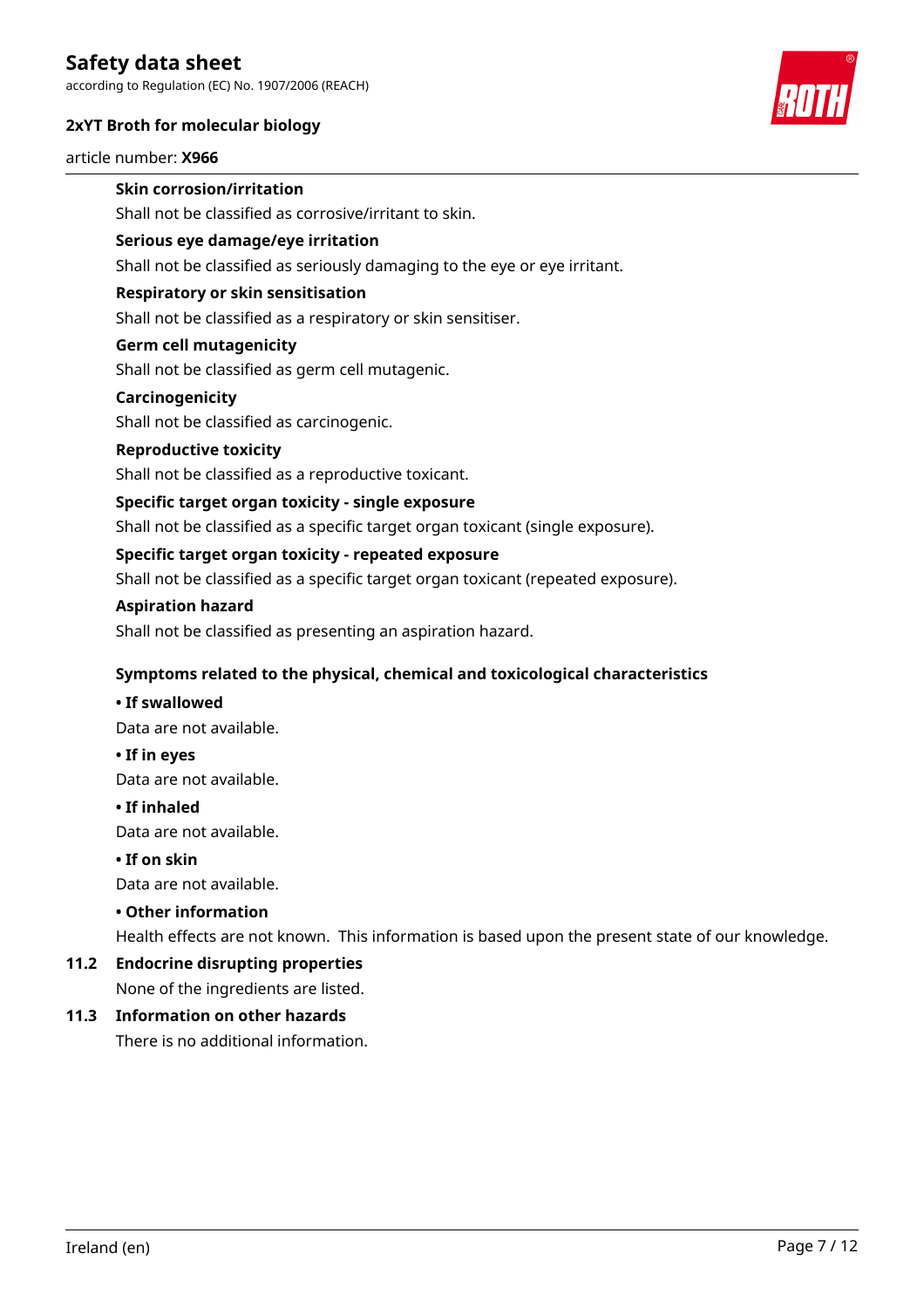according to Regulation (EC) No. 1907/2006 (REACH)

# **2xYT Broth for molecular biology**

### article number: **X966**

# **SECTION 12: Ecological information**

### **12.1 Toxicity**

Shall not be classified as hazardous to the aquatic environment.

### **Biodegradation**

Data are not available.

- **12.2 Process of degradability** Data are not available.
- **12.3 Bioaccumulative potential** Data are not available.
- **12.4 Mobility in soil** Data are not available.
- **12.5 Results of PBT and vPvB assessment** Data are not available.
- **12.6 Endocrine disrupting properties** None of the ingredients are listed.

### **12.7 Other adverse effects**

Data are not available.

# **SECTION 13: Disposal considerations**

### **13.1 Waste treatment methods**



Consult the appropriate local waste disposal expert about waste disposal.

### **Sewage disposal-relevant information**

Do not empty into drains.

### **13.2 Relevant provisions relating to waste**

The allocation of waste identity numbers/waste descriptions must be carried out according to the EEC, specific to the industry and process. Waste catalogue ordinance (Germany).

### **13.3 Remarks**

Waste shall be separated into the categories that can be handled separately by the local or national waste management facilities. Please consider the relevant national or regional provisions.

# **SECTION 14: Transport information**

- **14.1 UN number or ID number not subject to transport regulations 14.2 UN proper shipping name** not assigned **14.3 Transport hazard class(es)** none
- **14.4 Packing group not assigned**
- 

**14.5 Environmental hazards** non-environmentally hazardous acc. to the dangerous goods regulations

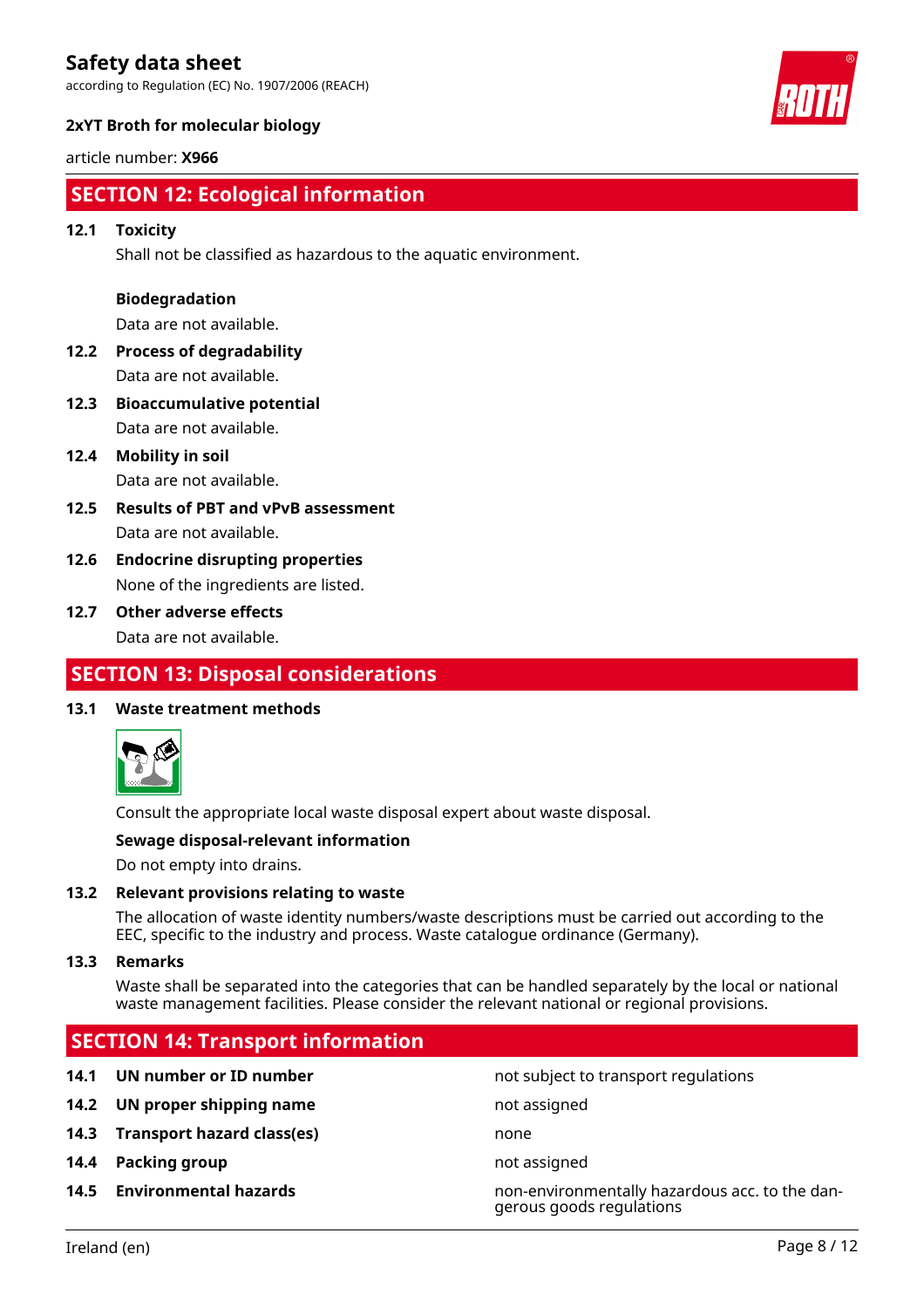according to Regulation (EC) No. 1907/2006 (REACH)



### **2xYT Broth for molecular biology**

article number: **X966**

- **14.6 Special precautions for user** There is no additional information.
- **14.7 Maritime transport in bulk according to IMO instruments** The cargo is not intended to be carried in bulk.

### **14.8 Information for each of the UN Model Regulations**

### **Transport of dangerous goods by road, rail and inland waterway (ADR/RID/ADN) - Additional information**

Not subject to ADR, RID and ADN.

**International Maritime Dangerous Goods Code (IMDG) - Additional information** Not subject to IMDG.

**International Civil Aviation Organization (ICAO-IATA/DGR) - Additional information** Not subject to ICAO-IATA.

# **SECTION 15: Regulatory information**

### **15.1 Safety, health and environmental regulations/legislation specific for the substance or mixture**

**Relevant provisions of the European Union (EU)**

#### **Restrictions according to REACH, Annex XVII**

none of the ingredients are listed

### **List of substances subject to authorisation (REACH, Annex XIV)/SVHC - candidate list**

None of the ingredients are listed. (Or Concentration of the substance in a mixture: <0.1 % Mass concentration)

### **Seveso Directive**

|           | 2012/18/EU (Seveso III)               |                                                                                                                |              |
|-----------|---------------------------------------|----------------------------------------------------------------------------------------------------------------|--------------|
| <b>No</b> | Dangerous substance/hazard categories | Qualifying quantity (tonnes) for the ap- $\overline{ }$<br>plication of lower and upper-tier re-<br>quirements | <b>Notes</b> |
|           | not assigned                          |                                                                                                                |              |

### **Deco-Paint Directive**

| $\cdot$ | <b>VOC</b><br>: content | %<br>^ |
|---------|-------------------------|--------|
|---------|-------------------------|--------|

#### **Industrial Emissions Directive (IED)**

**VOC content**  $\begin{array}{ccc} \vert & 0 \end{array}$ 

### **Directive on the restriction of the use of certain hazardous substances in electrical and electronic equipment (RoHS)**

none of the ingredients are listed

### **Regulation concerning the establishment of a European Pollutant Release and Transfer Register (PRTR)**

none of the ingredients are listed

### **Regulation on the marketing and use of explosives precursors**

none of the ingredients are listed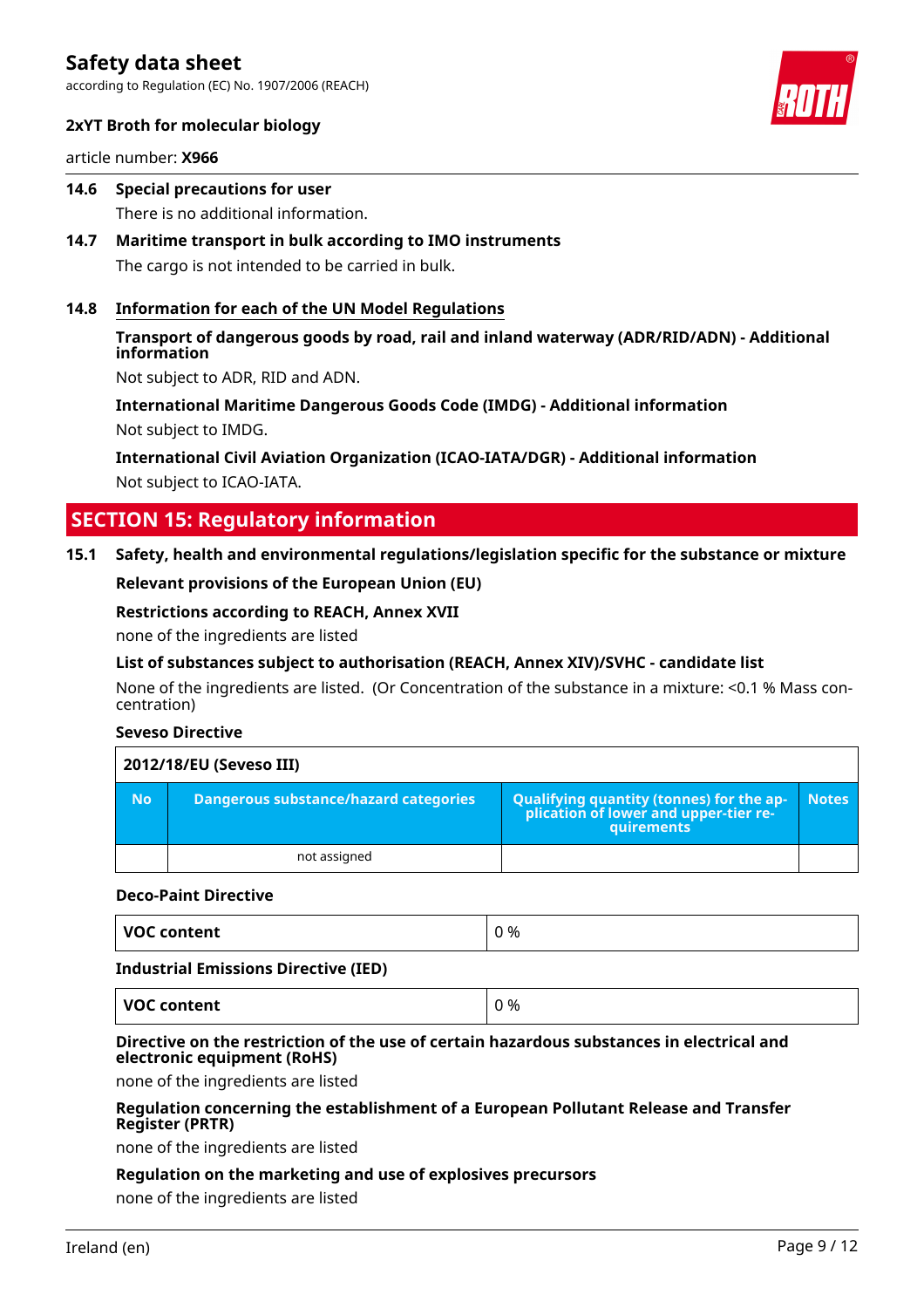according to Regulation (EC) No. 1907/2006 (REACH)

# **2xYT Broth for molecular biology**

article number: **X966**

# **Regulation on drug precursors**

none of the ingredients are listed

### **Regulation on substances that deplete the ozone layer (ODS)**

none of the ingredients are listed

### **Regulation concerning the export and import of hazardous chemicals (PIC)**

none of the ingredients are listed

### **Regulation on persistent organic pollutants (POP)**

none of the ingredients are listed

#### **National inventories**

| <b>Country</b> | <b>Inventory</b> | <b>Status</b>                  |
|----------------|------------------|--------------------------------|
| AU             | <b>AICS</b>      | not all ingredients are listed |
| CA             | <b>DSL</b>       | not all ingredients are listed |
| <b>CN</b>      | <b>IECSC</b>     | all ingredients are listed     |
| EU             | ECSI             | all ingredients are listed     |
| EU             | REACH Reg.       | not all ingredients are listed |
| JP             | <b>CSCL-ENCS</b> | not all ingredients are listed |
| JP             | <b>ISHA-ENCS</b> | not all ingredients are listed |
| KR             | KECI             | not all ingredients are listed |
| <b>MX</b>      | <b>INSQ</b>      | all ingredients are listed     |
| NZ             | NZIOC            | all ingredients are listed     |
| <b>PH</b>      | <b>PICCS</b>     | all ingredients are listed     |
| <b>TR</b>      | <b>CICR</b>      | not all ingredients are listed |
| TW             | <b>TCSI</b>      | all ingredients are listed     |
| US             | <b>TSCA</b>      | not all ingredients are listed |

### **Legend**

| AICS      | Australian Inventory of Chemical Substances                             |
|-----------|-------------------------------------------------------------------------|
| CICR      | Chemical Inventory and Control Regulation                               |
|           | CSCL-ENCS List of Existing and New Chemical Substances (CSCL-ENCS)      |
| DSL       | Domestic Substances List (DSL)                                          |
| ECSI      | EC Substance Inventory (EINECS, ELINCS, NLP)                            |
| IECSC     | Inventory of Existing Chemical Substances Produced or Imported in China |
| INSO      | National Inventory of Chemical Substances                               |
| ISHA-ENCS | Inventory of Existing and New Chemical Substances (ISHA-ENCS)           |
| KECI      | Korea Existing Chemicals Inventory                                      |
| NZIoC     | New Zealand Inventory of Chemicals                                      |
| PICCS     | Philippine Inventory of Chemicals and Chemical Substances (PICCS)       |
|           | REACH Reg.  REACH registered substances                                 |
| TCSI      | Taiwan Chemical Substance Inventory                                     |
| TSCA      | Toxic Substance Control Act                                             |
|           |                                                                         |

### **15.2 Chemical Safety Assessment**

Chemical safety assessments for substances in this mixture were not carried out.

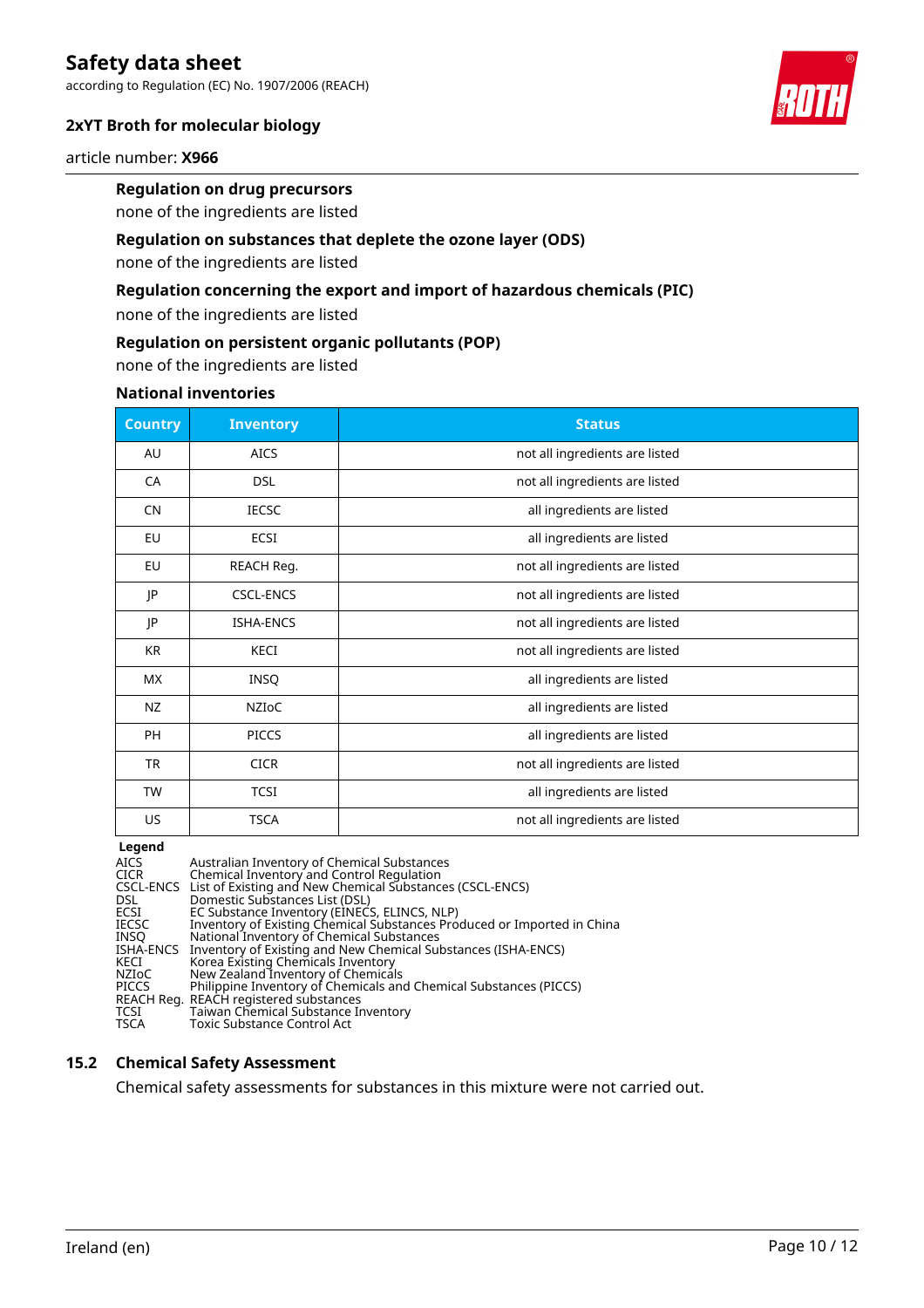according to Regulation (EC) No. 1907/2006 (REACH)



## **2xYT Broth for molecular biology**

article number: **X966**

# **SECTION 16: Other information**

### **Abbreviations and acronyms**

| Abbr.                   | <b>Descriptions of used abbreviations</b>                                                                                                                                                                                       |
|-------------------------|---------------------------------------------------------------------------------------------------------------------------------------------------------------------------------------------------------------------------------|
| <b>ADN</b>              | Accord européen relatif au transport international des marchandises dangereuses par voies de naviga-<br>tion intérieures (European Agreement concerning the International Carriage of Dangerous Goods by In-<br>land Waterways) |
| <b>ADR</b>              | Accord européen relatif au transport international des marchandises dangereuses par route (European<br>Agreement concerning the International Carriage of Dangerous Goods by Road)                                              |
| CAS                     | Chemical Abstracts Service (service that maintains the most comprehensive list of chemical substances)                                                                                                                          |
| Ceiling-C               | Ceiling value                                                                                                                                                                                                                   |
| <b>CLP</b>              | Regulation (EC) No 1272/2008 on classification, labelling and packaging of substances and mixtures                                                                                                                              |
| DGR.                    | Dangerous Goods Regulations (see IATA/DGR)                                                                                                                                                                                      |
| <b>EINECS</b>           | European Inventory of Existing Commercial Chemical Substances                                                                                                                                                                   |
| <b>ELINCS</b>           | <b>European List of Notified Chemical Substances</b>                                                                                                                                                                            |
| <b>GHS</b>              | "Globally Harmonized System of Classification and Labelling of Chemicals" developed by the United Na-<br>tions                                                                                                                  |
| <b>IATA</b>             | <b>International Air Transport Association</b>                                                                                                                                                                                  |
| <b>IATA/DGR</b>         | Dangerous Goods Regulations (DGR) for the air transport (IATA)                                                                                                                                                                  |
| <b>ICAO</b>             | <b>International Civil Aviation Organization</b>                                                                                                                                                                                |
| <b>IMDG</b>             | International Maritime Dangerous Goods Code                                                                                                                                                                                     |
| <b>NLP</b>              | No-Longer Polymer                                                                                                                                                                                                               |
| PBT                     | Persistent, Bioaccumulative and Toxic                                                                                                                                                                                           |
| <b>REACH</b>            | Registration, Evaluation, Authorisation and Restriction of Chemicals                                                                                                                                                            |
| <b>RID</b>              | Règlement concernant le transport International ferroviaire des marchandises Dangereuses (Regula-<br>tions concerning the International carriage of Dangerous goods by Rail)                                                    |
| S.I. No. 619 of<br>2001 | Safety, Health and Welfare at Work (Chemical Agents) Regulations 2001                                                                                                                                                           |
| <b>STEL</b>             | Short-term exposure limit                                                                                                                                                                                                       |
| <b>SVHC</b>             | Substance of Very High Concern                                                                                                                                                                                                  |
| <b>TWA</b>              | Time-weighted average                                                                                                                                                                                                           |
| <b>VOC</b>              | Volatile Organic Compounds                                                                                                                                                                                                      |
| vPvB                    | Very Persistent and very Bioaccumulative                                                                                                                                                                                        |

### **Key literature references and sources for data**

Regulation (EC) No 1272/2008 on classification, labelling and packaging of substances and mixtures. Regulation (EC) No. 1907/2006 (REACH), amended by 2020/878/EU.

Transport of dangerous goods by road, rail and inland waterway (ADR/RID/ADN). International Maritime Dangerous Goods Code (IMDG). Dangerous Goods Regulations (DGR) for the air transport (IATA).

### **Classification procedure**

Physical and chemical properties. The classification is based on tested mixture. Health hazards. Environmental hazards. The method for classification of the mixture is based on ingredients of the mixture (additivity formula).